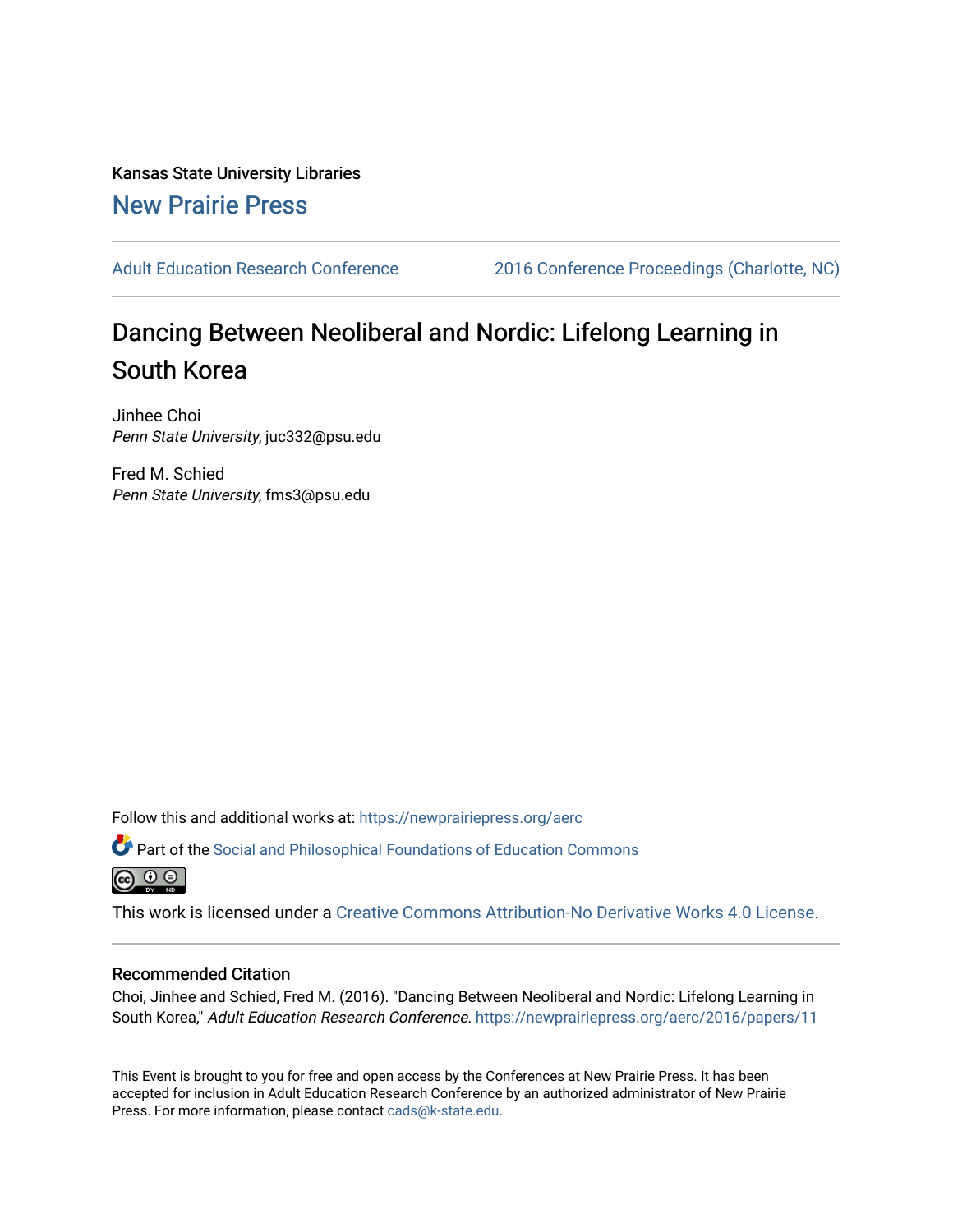## **Dancing Between Neoliberal and Nordic: Lifelong Learning in South Korea**

Jinhee Choi The Pennsylvania State University

**Abstract:** Lifelong learning in South Korea is not just an extension of neoliberalism nor an adoption of transnational conceptions. The state's role and its history of authoritarians have shaped lifelong learning policy.

**Keywords:** lifelong learning, South Korea

#### **South Korea and Lifelong Learning Literatures**

The role and responsibility of government's engagement in lifelong learning is the subject of disputes between North American and European scholars (Jarvis, 2008, 2013) like Rubenson (2006) who framed the debate as a binary between two combining models – the Nordic social democratic model and the neoliberal model of the World Bank. Some studies have tried to discover combinations that incorporate mutually beneficial elements of both models (Mooij & Tang, 2003; Green, 2006). However, most of cases are confined to North American and European countries. Therefore, few concrete representatives exist in the research that connect how lifelong learning debates are manifested and interwoven in an Asian context. Han (2001) compares six Asian countries in two categories: global aspects and local peculiarities, yet the study is bounded to illustrate horizontal commonalities rather than scrutinizing policy and practice more closely. This paper critically analyzes governmental policy and practice of lifelong learning in South Korea.

As knowledge becomes a product, the knowledge economy requires lifelong learning as an operating sub-system (Allee, 1997; Wills, 1998). In this economy, transformation of tacit knowledge, the knowledge as process, into explicit knowledge is counted as creating new economic value. In this system, tacit knowledge represents value practical intelligence (Sternberg, Forsythe, Hedlund, Horvath, Wagner, Williams, & Grigorenko, 2000). Owing to the nature of production that comes out of learning and learning management systems, the development of knowledge capitalism reinforces the evolution of learning capitalism.

In this context, Han (2008) argued that South Korea's lifelong learning has been pursuing the principle of market capitalism; therefore, he argued, the traditional learning ecology has been destroyed. As in example, he discussed the case of private enterprises to explain why and how the South Korean private sector has expanded dramatically. In this economic system, knowledge becomes assets, thus corporations like Samsung, LG, and Hyundai began to build internal training sectors to accumulate their practical intelligence and maintain competency. The author thinks that the size and nature of this private sector has threatened the public learning system since 1980s. As a result, the traditional learning ecology has been distorted. According to Han, this change occurs not only by breaking down of the code of traditional education, but also by reconstructing the learning system to satisfy learning capitalism. Therefore, he maintained that the South Korean case unveils the transformation of the ecosystem of lifelong learning responding to market capitalism.

On the other hand, Lee (2010) brought a different interpretation of the change of lifelong learning in Korea by introducing a different agent of change-transnational organizations like UNESCO. She tried to explicate the main points of UNESCO's lifelong learning discourses, and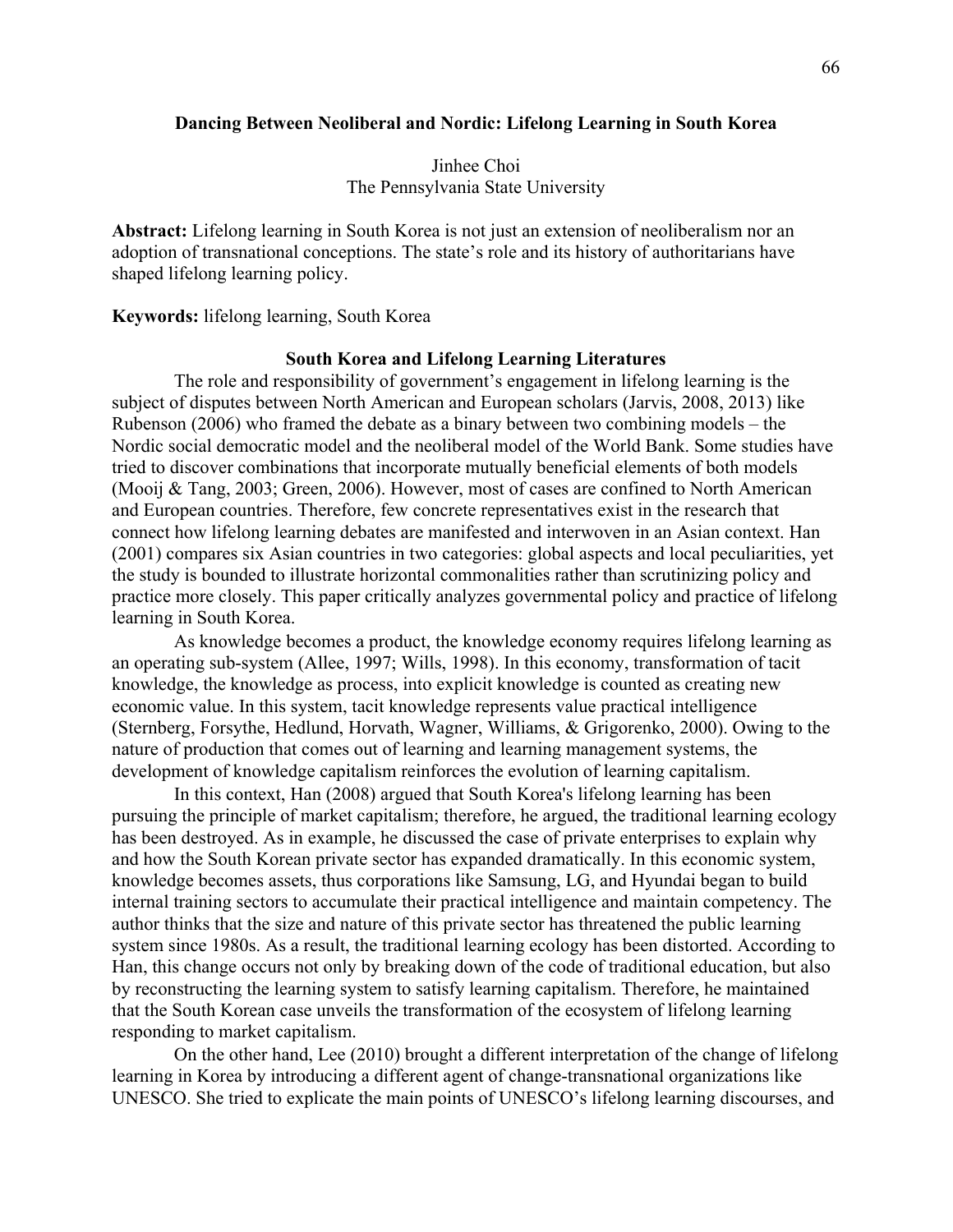she explored how those policies actually affect practice on the national level by examining the case of South Korea. To analyze the case, she took the world society perspective applying the nation-state as a unit of analysis (Meyer, Boli, Thomas, & Ramirez, 1997). Basically, this perspective considers that each nation state is influenced by world models or world norms like other nation states, highlighting the role of international organization (Baker, 2009). From this view, Lee argued that South Korea's government accepted and implemented major recommendations from CONFINTEA. One of the examples is the annual lifelong learning festival which was recommended by the 5th CONFINTEA in 1997 (Ministry of Education, Science and Technology [MEST] & National Institute for Lifelong Education [NILE], 2009) and has been integrated in South Korea since 2001.

Both studies try to illustrate the major aspects that influence lifelong learning in South Korea. However, both of them fail to identify one of the major agents of this change- the government. Han (2008) pointed out that the 1980s market capitalism has destroyed South Korea's traditional learning ecology. However, this perspective dismisses the history of the vocational learning environment which was fostered by the South Korean government since the 1960s. After the Second World War, the government prioritized economic development. Thus, it selectively supported vocational education of the workforce as well as advocated for large corporations to grow even larger.

This paper argues that the government is not a not just a victim of neoliberalism that inevitably allowed the destruction of the traditional learning ecology; government takes an active role to fortify this change. This aspect will be clarified by pointing out South Korea's interwoven aspects of lifelong learning from the both neoliberal and Nordic models.

In addition, Lee (2010) intended to connect the change in lifelong learning in relation with the transnational organization, and he attempted to reveal how global mechanisms play a central role in influencing lifelong learning. I admit that global agencies can give standardized guidelines for building a lifelong learning model to effectively measure the progress of the nation in comparison to other global players. However, that does not mean lifelong learning became a national agenda due to CONFINTEA's recommendation as Lee emphasized. South Korea already had a strong aspiration to connect the national agenda with vocational and basic adult education since the 1960s. Reviewing the political, historical, and economical influence on building South Korea's lifelong learning model, I will explore how diverse internal and external aspects influence the current lifelong learning model in South Korea, and what constitutes the nature of the current model. By doing so, I will place South Korea as an active agent fostering the current lifelong learning model. This paper will help to "re-imagine locality as the embodiment of practices that make possible certain de-territorialized displays of identity" (Carney, 2012, p.347). Though this lens, we can see how policy discourse is locally identified and manifested in the South Korean environment. In this regard, K-MOOCs will be introduced, and reexamined as an example of localized praxis.

### **South Korean Model of Lifelong Learning**

Numerous studies have suggested that no country has made a stronger commitment to lifelong learning as a matter of governmental policy than South Korea. Even though the neoliberalism and Nordic models do not fully capture the situation of South Korea, the country integrates different elements of each model to create a competitive advantage adopting the content of neoliberalism while pursuing the Nordic structure. It emphasizes that 'individual, vocational and self-development' aligns with the spirit of the neoliberal lifelong learning model,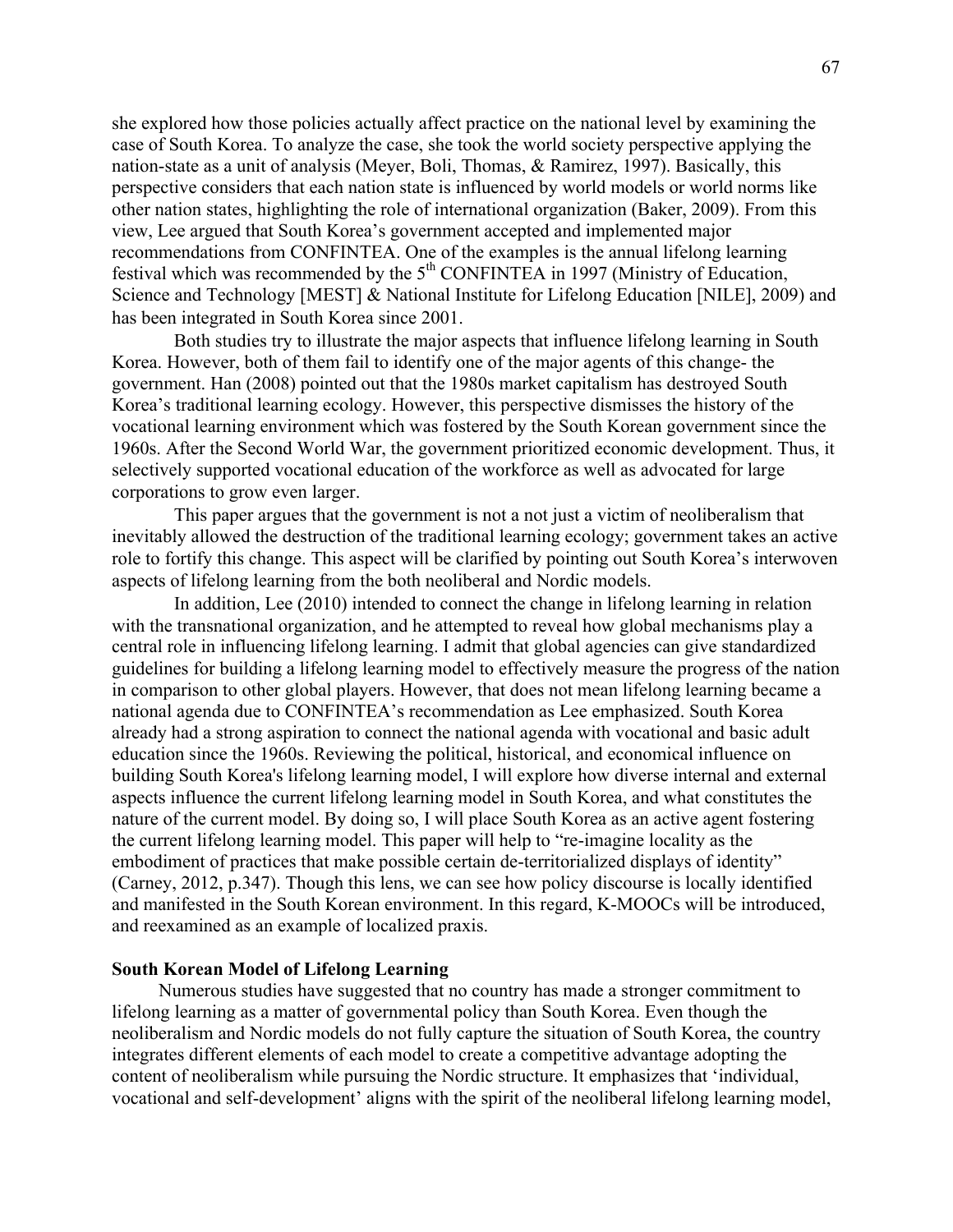while stressing the strong engagement of the government to accelerate the neoliberal spirit into the existing system

South Korea, an OECD member, is famed for its economic development after the Korean War. Its internal endeavors and external supports collectively contributed to achieving the current economic status. Nowadays, the dramatic economic surge is a role model to many countries in East Asia and Africa (Kim, 2011). Consequently, many foreign government affiliates visit South Korea to learn about its development strategy, which played a role in removing poverty by augmenting the spirit of self-help and increasing governmental intervention. However, the cost of rapid development sacrificed the democratic process. The central government adopted discriminatory policies to prioritize economic development and silenced minor voices. Namely, the government supported superior corporations based on performance, created development-driven culture, ideology, and tradition, and empowered a political leadership that implemented such discriminatory principles (Jwa, 2015). As a result, the country eventually achieved its economic goal, yet it lost its chance to build a democratic and participatory environment.

According to National Institute for Lifelong Education (NILE) the global economic trends have shifted from knowledge to creativity that considers individuals as the center of originality (National Institute for Lifelong Education, 2013). Therefore, the institution believes strategic promotion of an individual's creativity would be linked to a national competency. In this regard, the Korean Ministry of Education (MOE) sets a goal from 2013 to 2017 in order to build a strong foundation to sustain the lifelong learning system under NILE's control. In line with increasing learning opportunities, the 3<sup>rd</sup> National Lifelong Learning Promotion Plan is established to advance the current learning system strategically. For the regional level, NILE plans to establish colleges as regional creative learning centers that offer professional learning opportunities. Moreover, MOE tries to foster local cities as activators of creative economy by building 150 creative learning cities by 2017. Additionally, construction of a lifelong learning information network would invite everybody to engage in lifelong learning, anytime and anyplace (NILE, 2015).

The purpose of NILE is to incorporate national agendas into daily practice by enhancing organizational responsibilities and efficiency. Acknowledging itself as a national service provider, it tries to deliver customer-centered education in six different fields of education encompassing citizenship, culture and arts, general and humanities, career training, basic adult literacy, and extracurricular activities. To execute various missions in each field, NILE runs multiple systems including regional lifelong learning systems, lifelong learning universities, lifelong educator certification systems, academic credit bank systems, bachelor's degree examination for self-education systems, lifelong learning account systems, a lifelong learning portal, and K-MOOCs. It also manages two national centers for multicultural education that include education for parents.

This general development and implementation stages of NILE clearly shows how the South Korean government molds a distinctive lifelong learning model by combining neoliberal content and Nordic structural approaches. Nonetheless, the government uses a neoliberal connotation to describe itself as a 'service provider' to the national 'customers', limiting the role of government and defining its relationship with the public. On the contrary, like the Nordic model, NILE controls the provision of lifelong learning from the planning to the execution stages and dominates every form of lifelong learning by connecting non-formal to the formal systems.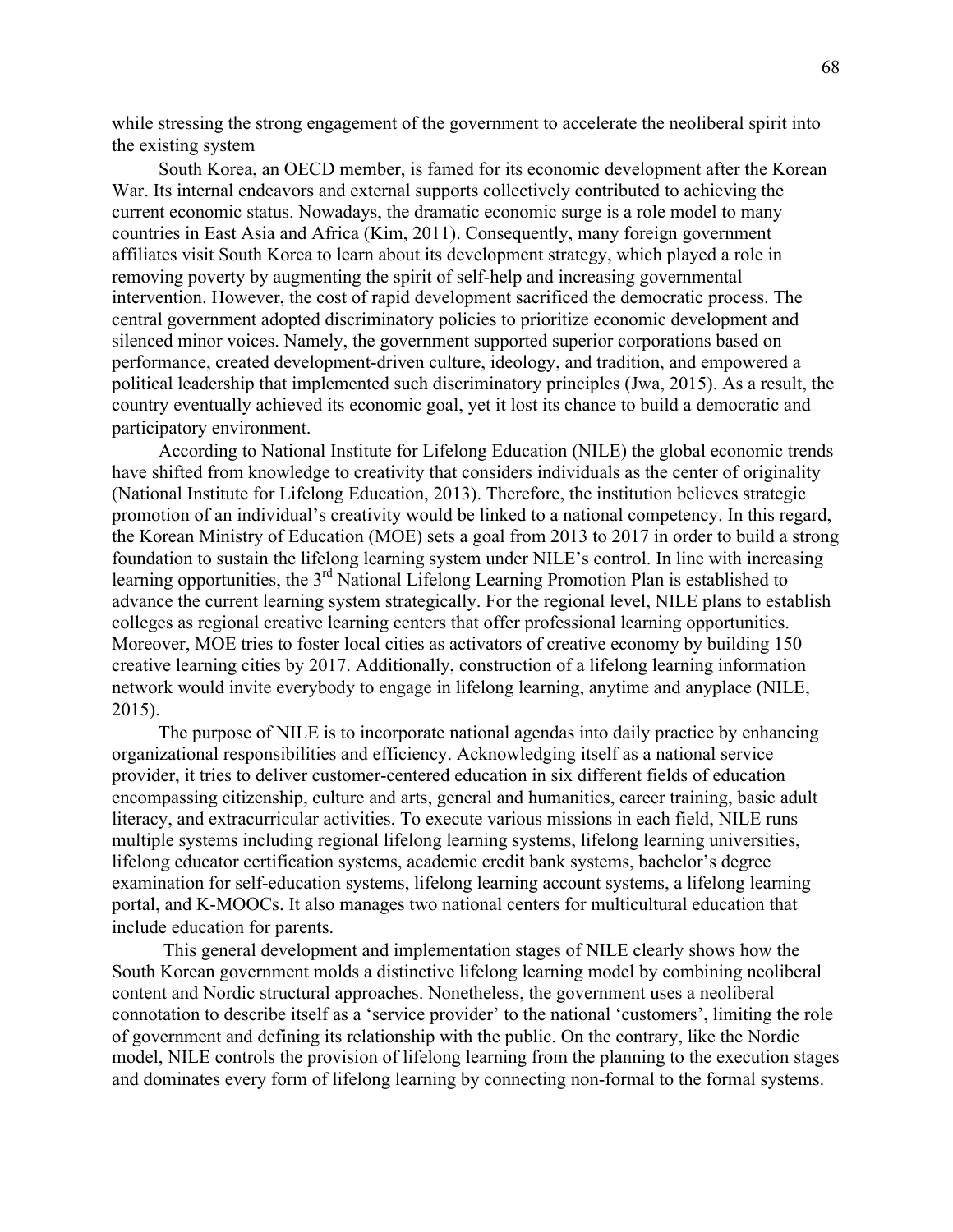#### **Adult Education, Human Rights and Democracy**

While progressing economically after the war, South Korea not only sacrificed volunteerism and diversity, but it also failed to promote human rights and democratic participation. The division of two Koreas, the strong military influence, and a centralized government system hindered South Korea in developing critical perspectives for human rights and democracy in the realm of lifelong learning. Since 1945, Korea has been divided into North and South as a result of the Yalta Agreement between the USA and the USSR to conclude World War II. The division of Korea and military dictatorships from 1961 to 1992 have had a great influence on the current political, economic, and socio-cultural atmosphere (Kang, 2002).

In addition, communist North and capitalist South scarcely communicate, but rather consider each other as an enemy to justify and strengthen their own regimes. "Human rights of teachers and students in school have been ignored, in the wake of the political crisis of national division; and as an efficient means to achieving the goal of economic development; schooling has grown rapidly without there being any democratic process in education...the Korean people, by several stages of authoritarian military government, lost freedom and democracy in the process of rapid economic development" (p. 315-316). Even the terms like 'human rights' and 'democracy' are highly politicized and connected to political prisoners, torture, and censorship. Democratic and emancipatory adult education loses its tradition which had developed during Japanese colonization and military domination (Kang, 2002). Since the 1960s, even Western missionaries' participation in "the emancipation of women as well as to the recognition of human rights and freedoms" (Lee, 2000, p.103) has been subjected to government control, which tries to reduce any potential threat against central government policy.

Since 1993, human rights and democracy movements have arisen within schools and NGOs with an emerging civic government. Recently, distribution of cell phones accelerated discourses about human rights and democracy by revealing unethical treatment in schools and military forces. The mobile technology plays a major role in bringing private mistreatment into the public realm and unveiling ethical issues. Nevertheless, critical thinking about human rights issues and democratic participation are still limited due to the government control and strong neoliberal influences that stress individual success.

#### **Korean Lifelong Learning Model**

Considering the cultural, political and economic background of South Korea, the nation has a distinctive lifelong learning model that is neither similar to Anglo-Saxon countries (Australia, Canada, and USA, etc.,) nor to Nordic (Denmark, Finland, and Norway, etc.,) models. Rubenson (2006) contrasted the different government roles in lifelong learning between Anglo-Saxon and Nordic models. He argued that neoliberalism tries to minimize the role, power, and responsibility of the federal state in order to expand its free-trading markets. On the other hand, the Nordic model emphasizes the role of government to "minimize the social problems and maximize revenue income" (p.333). It is the government that creates employment opportunities, collaborates with the labor market organizations, incorporates popular adult education system, and supports disadvantaged groups publicly. He claimed that with a clear goal, role, and responsibility, the Nordic social democratic model can create better learning opportunities for all.

However, Korea's lifelong learning model combines different elements of each model, adopting the concept of neoliberalism while pursuing the Nordic structure. More specifically, the emphasis on 'individual, vocational and self-development' aligns with the spirit of the current neoliberal lifelong learning model, while the weightier role of government in education and the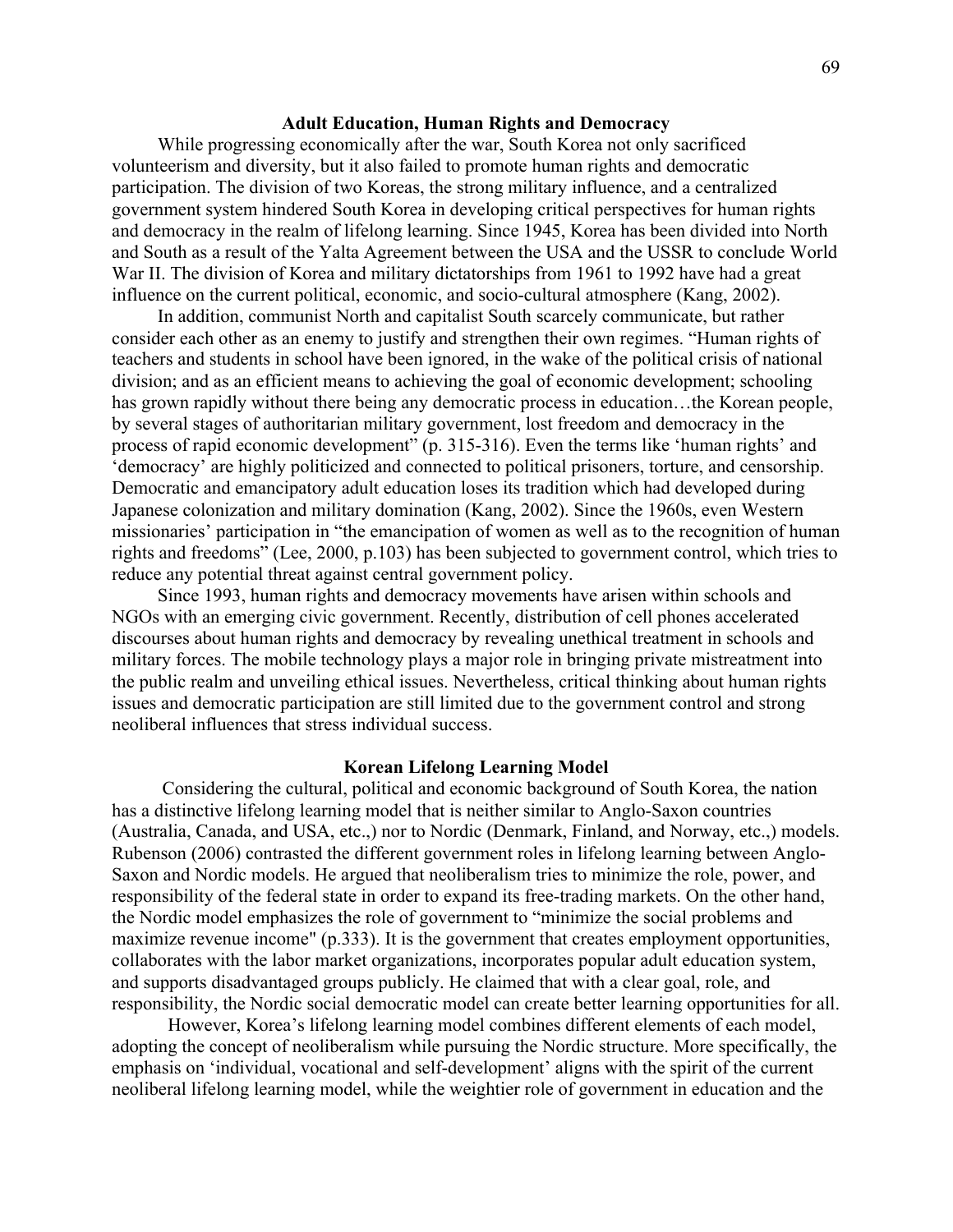market is similar to that of Nordic model. This is distinctly shown in NILE's current website, program provisions, and public reports. In its mission statement, citizens are defined as customers who receive "customer centered lifelong education support service" (NILE, 2015), and the role of government as a service provider is minimized. However, the latter is an oxymoron as the government has such a strong control over the formal and non-formal education in overall lifelong learning programs. In addition, the recently launched K-MOOCs (Korea Massive Online Open Courses) is distinct from other general MOOCs in that it is initiated, executed, and controlled by the government.

#### **Conclusion**

 South Korea has demonstrated its potential by achieving economic success in less than three decades. However, South Korea is suffering from other issues like low birth rate, an aging population, and a high suicide level similar to other developed countries. Although physical hunger can be overcome by financial success, life satisfaction cannot be fed by money. That is, focusing lifelong learning provisions on vocational and self-development models will not result in improved quality of life. It is time to diversify the lifelong learning models whose elements were lost or neglected during the rapid development period. As Kim Koo, the  $6<sup>th</sup>$  President of the Provisional Government of the Republic of Korea, said in his book *The Nation that I Desire* (1947):

What is lacking in humanity of today is neither military force nor economic power. Although the power of natural sciences is infinitely to be desired, the level of scientific progress achieved so far today is already sufficient to enable the entire human race to live comfortably. The root reason for humanity's unhappiness today is that people lack humanity, justice, compassion and love. If the mind of humanity is developed in this positive direction, mankind's present material capacity will be enough to enable all two billion of the world's population to live in comfort. The only thing that can improve the mind of humankind is culture and civilization."

Lifelong learning can play a role to cultivate such a vision.

## **References**

Allee, V. (1997). The knowledge evolution: Expanding organizational intelligence. Routledge.

- Baker, D. P. (2009). The invisible Hand of World Education in G Sykes, B. Schneider, & D.P. Plank (Eds.) *Handbook of Education Policy Research*. 958-986. American Educational Research Association.
- Carney, S. (2012). Imagining globalization: Educational policyscapes. World yearbook of education, 339-353.
- de Mooij, R. & Tang, P. (2003) Four futures of Europe (The Hague, Centraal Planbureau).
- Green, A. (2006). Models of lifelong learning and the 'knowledge society'. Compare, 36(3), 307-325.
- Han, S. (2001). Creating systems for lifelong learning in Asia. Asia Pacific Education Review, 2(2), 85-95.
- Han, S. (2008). The lifelong learning ecosystem in Korea: evolution of learning capitalism? International Journal of Lifelong Education, 27(5), 517-524.
- Jarvis, P. (2008). Democracy, lifelong learning and the learning society: Active citizenship in a late modern age. Routledge.
- Jarvis, P. (2013). Universities and corporate universities: The higher learning industry in global